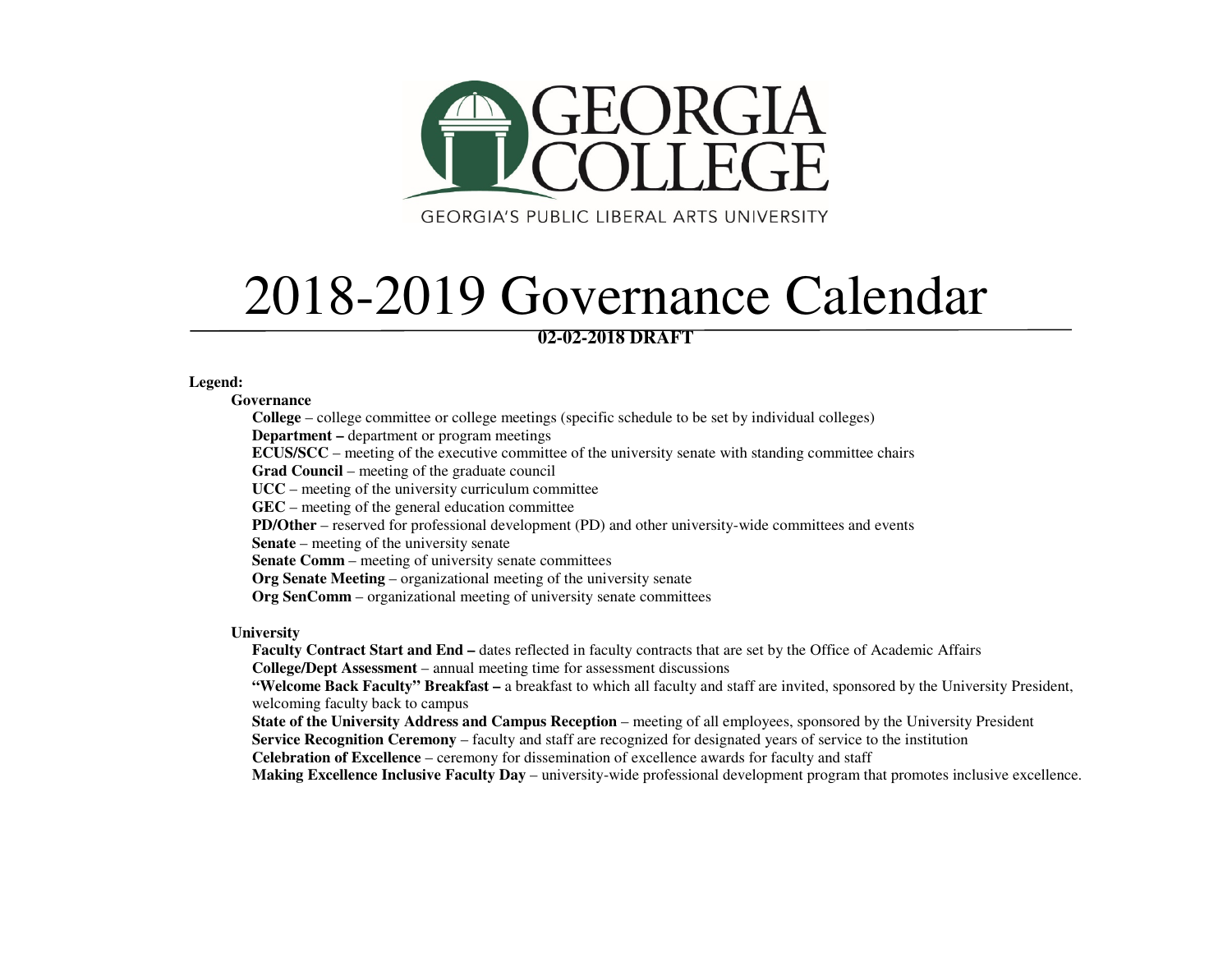| Monday                                                                | Tuesday                                                             | Wednesday                                                                                                                        | Thursday                                                                           | Friday                                                                                             | Saturday       | Sunday |
|-----------------------------------------------------------------------|---------------------------------------------------------------------|----------------------------------------------------------------------------------------------------------------------------------|------------------------------------------------------------------------------------|----------------------------------------------------------------------------------------------------|----------------|--------|
| August 2018                                                           |                                                                     |                                                                                                                                  |                                                                                    |                                                                                                    |                |        |
|                                                                       |                                                                     | $\mathbf{1}$<br>9a-1p New Faculty<br>Orientation with<br><b>Academic Affairs</b><br><b>Faculty Contract</b><br><b>Start Date</b> | $\overline{2}$<br>9a-1p New Faculty<br>Orientation with<br><b>Academic Affairs</b> | 3<br>9a-1p New Faculty<br>Orientation with<br><b>Academic Affairs</b>                              | $\overline{4}$ | 5      |
| 6<br>9a-1p New Faculty<br>Orientation with<br><b>Academic Affairs</b> | $\overline{7}$                                                      | 8                                                                                                                                | 9                                                                                  | 10                                                                                                 | 11             | 12     |
| 13<br>9a-4p Making<br>Excellence Inclusive<br><b>Faculty Day</b>      | 14<br>9a-4p Governance<br>Retreat (University<br>Senate Committees) | 15<br>9a-12p College/Dept<br>Assessment<br>1p-5p College                                                                         | 16<br>9a-11a "Welcome Back<br>Faculty" Breakfast<br>12p-5p Department              | 17<br>9a-10a First Year<br>Convocation<br>10:30a-11:15a College<br>Discussions of<br>Common Reader | 18             | 19     |
| 20<br>Classes Begin                                                   | 21                                                                  | 22                                                                                                                               | 23                                                                                 | 24<br>1:00 Grad Council<br>2:00 GEC<br>3:00 UCC<br>2:00 PD/Other<br>3:30 PD/Other                  | 25             | 26     |
| 27                                                                    | 28                                                                  | 29                                                                                                                               | 30                                                                                 | 31                                                                                                 |                |        |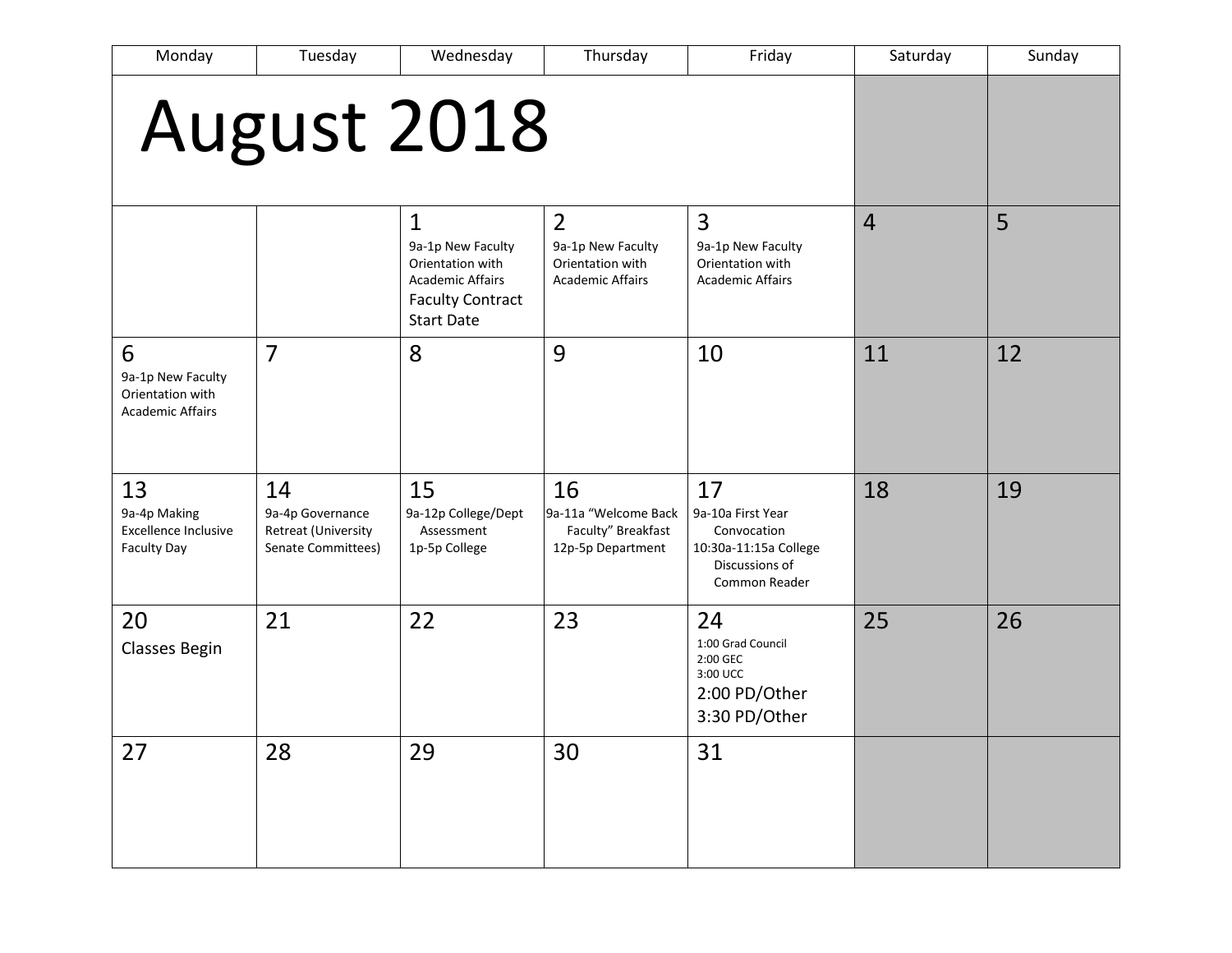| Monday         | Tuesday        | Wednesday | Thursday       | Friday                                                  | Saturday     | Sunday         |
|----------------|----------------|-----------|----------------|---------------------------------------------------------|--------------|----------------|
|                |                |           | September 2018 |                                                         | $\mathbf{1}$ | $\overline{2}$ |
| 3<br>Labor Day | $\overline{4}$ | 5         | 6              | $\overline{7}$<br>2:00 Senate Comm<br>3:30 ECUS/SCC     | 8            | 9              |
| 10             | 11             | 12        | 13             | 14<br>1:00 Grad Council<br>2:00 College<br>3:30 College | 15           | 16             |
| 17             | 18             | 19        | 20             | 21<br>1:00 GEC<br>2:00 Department<br>3:30 Senate        | 22           | 23             |
| 24             | 25             | 26        | 27             | 28<br>1:00 UCC<br>2:00 PD/Other<br>3:30 PD/Other        | 29           | 30             |
|                |                |           |                |                                                         |              |                |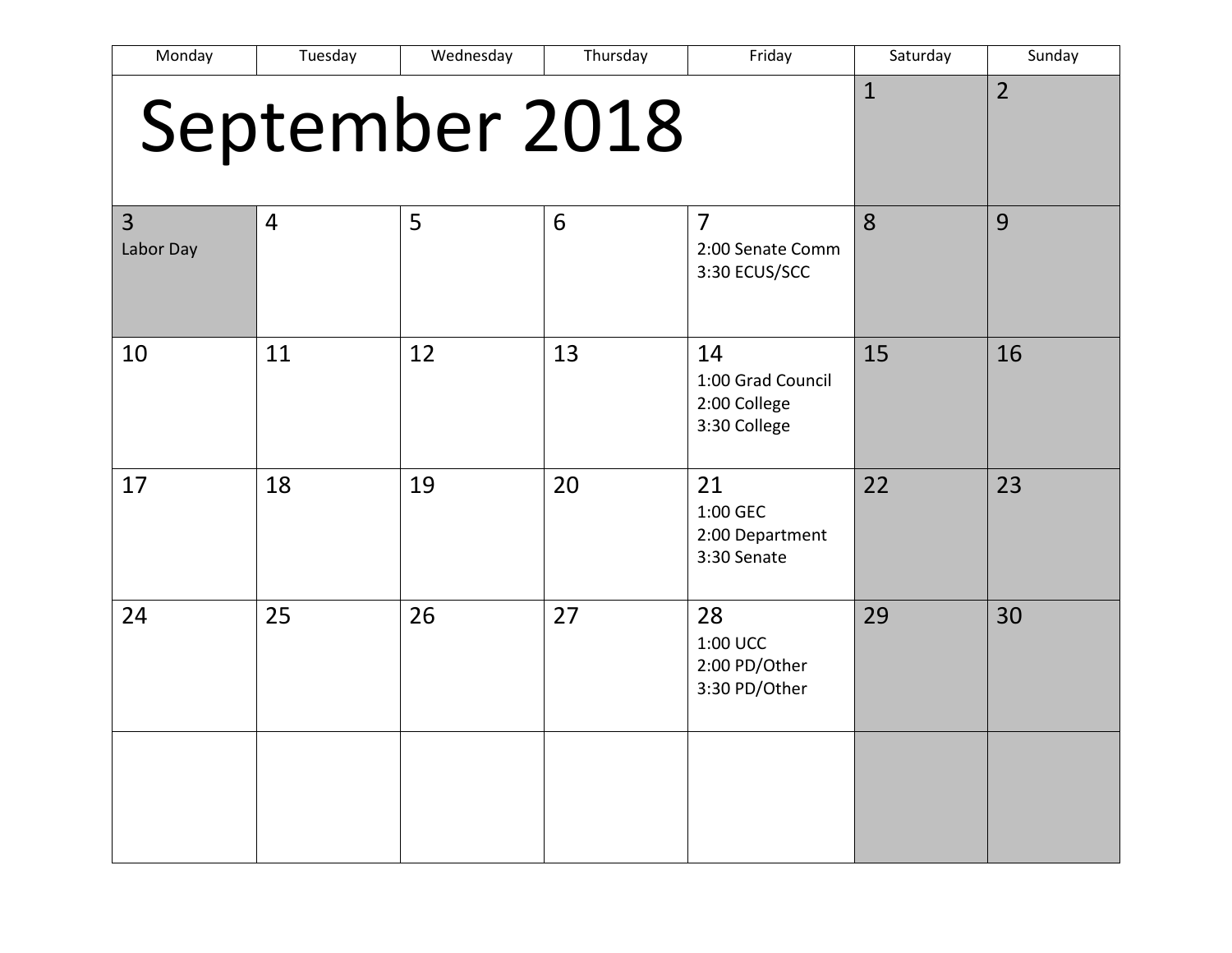| Monday                 | Tuesday                | Wednesday      | Thursday       | Friday                                                  | Saturday | Sunday         |
|------------------------|------------------------|----------------|----------------|---------------------------------------------------------|----------|----------------|
|                        |                        | October 2018   |                |                                                         |          |                |
| $\mathbf{1}$           | $\overline{2}$         | $\overline{3}$ | $\overline{4}$ | 5<br>2:00 Senate Comm<br>3:30 ECUS/SCC                  | 6        | $\overline{7}$ |
| 8<br><b>Fall Break</b> | 9<br><b>Fall Break</b> | 10             | 11             | 12<br>1:00 Grad Council<br>2:00 College<br>3:30 College | 13       | 14             |
| 15                     | 16                     | 17             | 18             | 19<br>1:00 GEC<br>2:00 Department<br>3:30 Senate        | 20       | 21             |
| 22                     | 23                     | 24             | 25             | 26<br>1:00 UCC<br>2:00 PD/Other<br>3:30 PD/Other        | 27       | 28             |
| 29                     | 30                     | 31             |                |                                                         |          |                |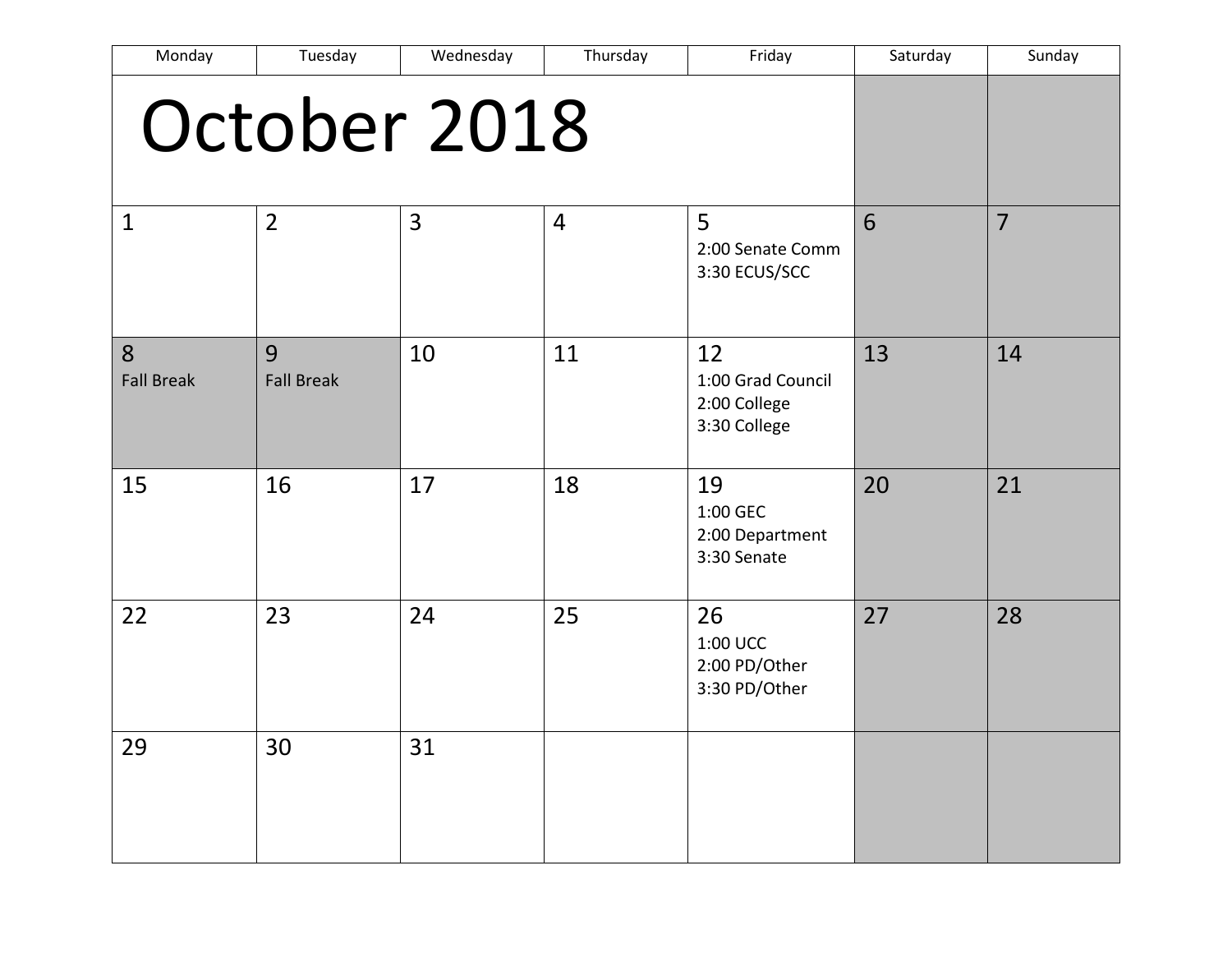| Monday        | Tuesday | Wednesday                     | Thursday                      | Friday                                                 | Saturday       | Sunday         |
|---------------|---------|-------------------------------|-------------------------------|--------------------------------------------------------|----------------|----------------|
| November 2018 |         |                               |                               |                                                        |                |                |
|               |         |                               | $\mathbf{1}$                  | $\overline{2}$<br>2:00 Senate Comm<br>3:30 ECUS/SCC    | $\overline{3}$ | $\overline{4}$ |
| 5             | 6       | $\overline{7}$                | 8                             | 9<br>1:00 Grad Council<br>2:00 College<br>3:30 College | 10             | 11             |
| 12            | 13      | 14                            | 15                            | 16<br>1:00 GEC<br>2:00 Department<br>3:30 Senate       | 17             | 18             |
| 19            | 20      | 21<br>Thanksgiving<br>Holiday | 22<br>Thanksgiving<br>Holiday | 23<br>Thanksgiving<br>Holiday                          | 24             | 25             |
| 26            | 27      | 28                            | 29                            | 30<br>1:00 UCC<br>2:00 PD/Other<br>3:30 PD/Other       |                |                |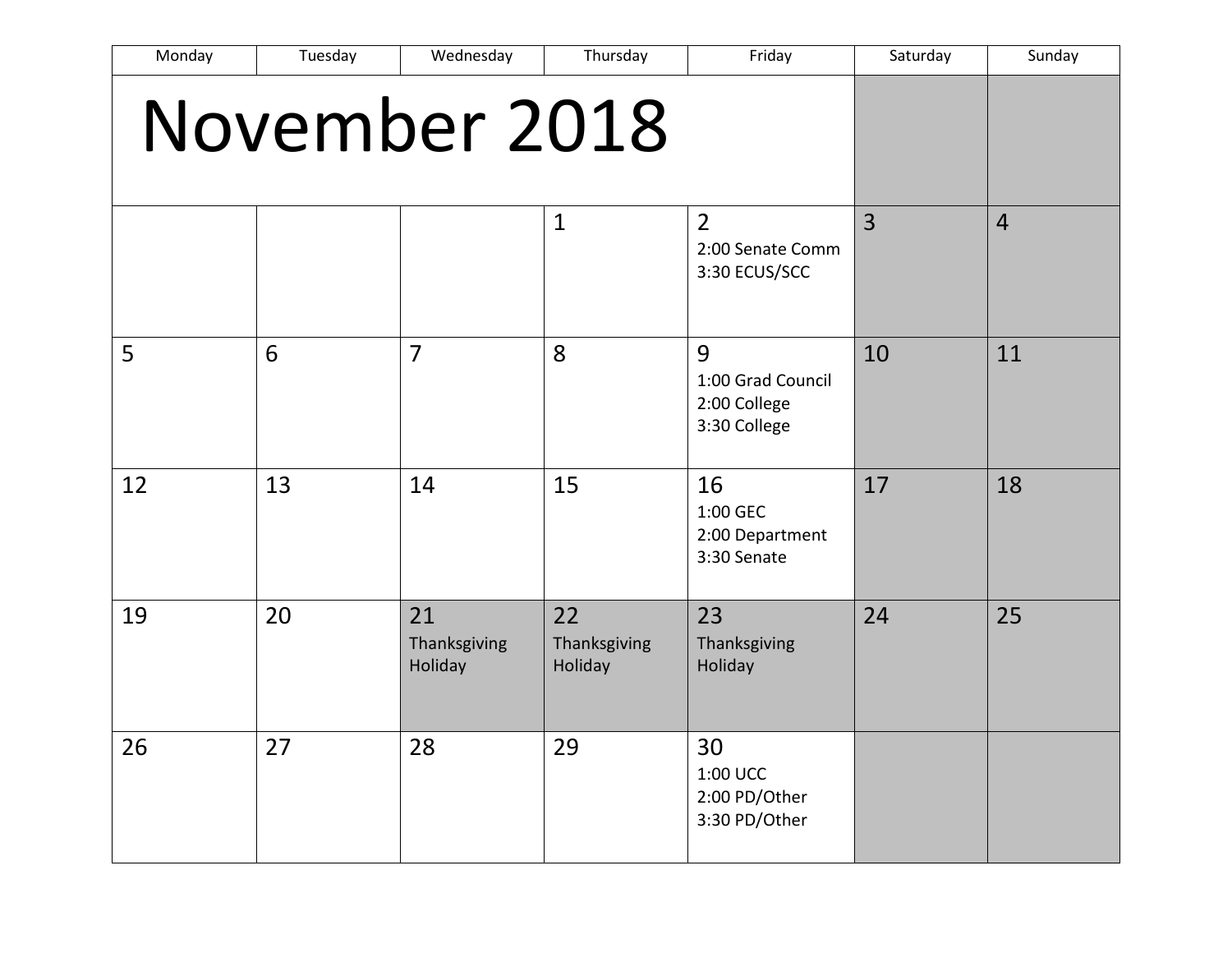| Monday                    | Tuesday                   | Wednesday                 | Thursday                  | Friday                                              | Saturday     | Sunday         |
|---------------------------|---------------------------|---------------------------|---------------------------|-----------------------------------------------------|--------------|----------------|
|                           |                           | December 2018             |                           |                                                     | $\mathbf{1}$ | $\overline{2}$ |
| 3                         | $\overline{4}$            | 5                         | 6                         | $\overline{7}$<br>2:00 Senate Comm<br>3:30 ECUS/SCC | 8            | 9              |
| 10<br>Last Day of Class   | 11<br><b>Final Exams</b>  | 12<br><b>Final Exams</b>  | 13<br><b>Final Exams</b>  | 14<br><b>Final Exams</b>                            | 15           | 16             |
| 17                        | 18                        | 19                        | 20                        | 21                                                  | 22           | 23             |
| 24                        | 25<br><b>Winter Break</b> | 26<br><b>Winter Break</b> | 27<br><b>Winter Break</b> | 28<br><b>Winter Break</b>                           | 29           | 30             |
| 31<br><b>Winter Break</b> |                           |                           |                           |                                                     |              |                |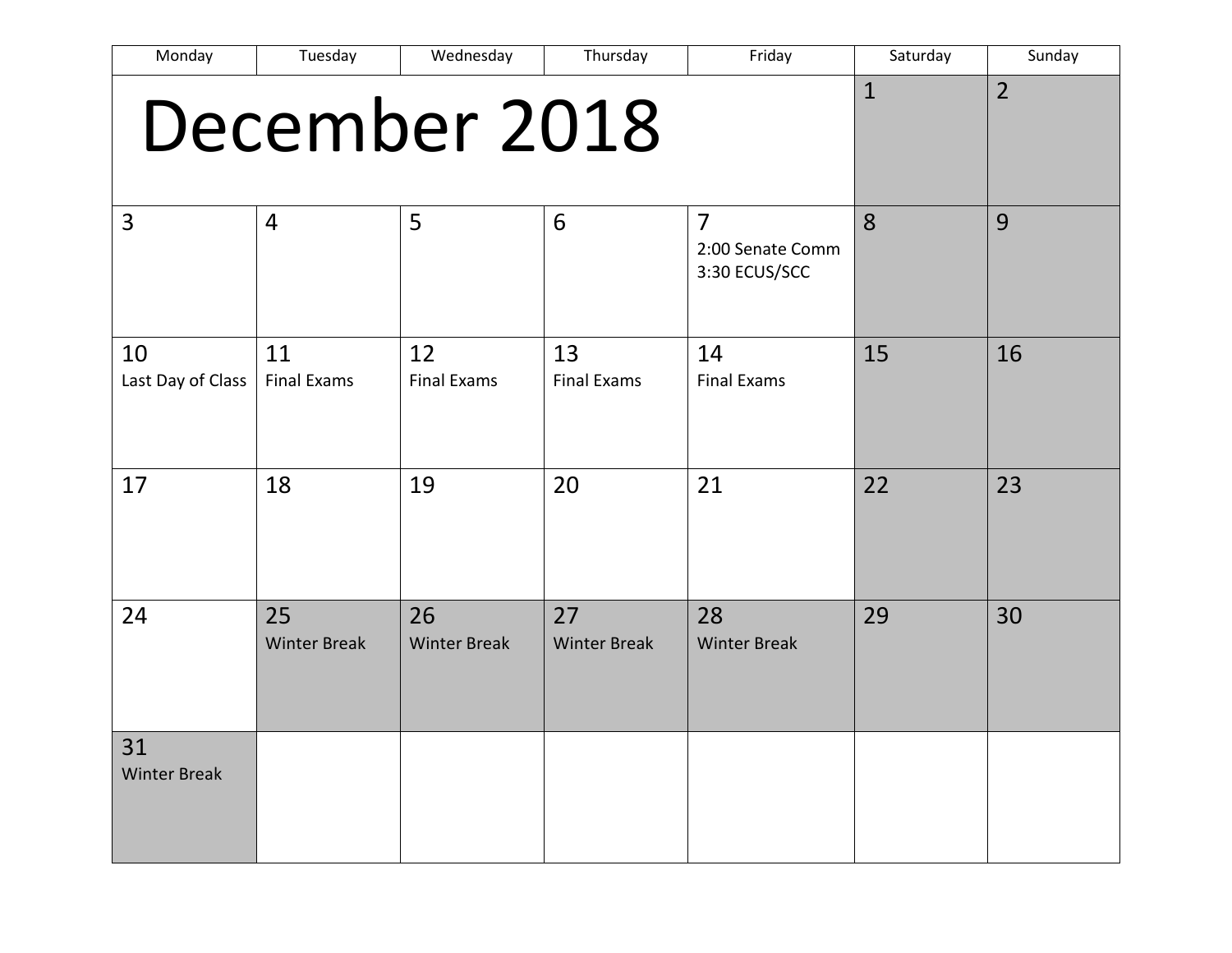| Monday                                            | Tuesday      | Wednesday      | Thursday | Friday                                           | Saturday | Sunday |
|---------------------------------------------------|--------------|----------------|----------|--------------------------------------------------|----------|--------|
| January 2019                                      |              |                |          |                                                  |          |        |
|                                                   | $\mathbf{1}$ | $\overline{2}$ | 3        | $\overline{4}$                                   | 5        | 6      |
| $\overline{7}$                                    | 8            | 9              | 10       | 11<br>1:00 Grad Council                          | 12       | 13     |
| 14<br>Classes Begin                               | 15           | 16             | 17       | 18<br>1:00 GEC<br>2:00 College<br>3:30 College   | 19       | 20     |
| 21<br><b>Martin Luther</b><br><b>King Holiday</b> | 22           | 23             | 24       | 25<br>1:00 UCC<br>2:00 Department<br>3:30 Senate | 26       | 27     |
| 28                                                | 29           | 30             | 31       |                                                  |          |        |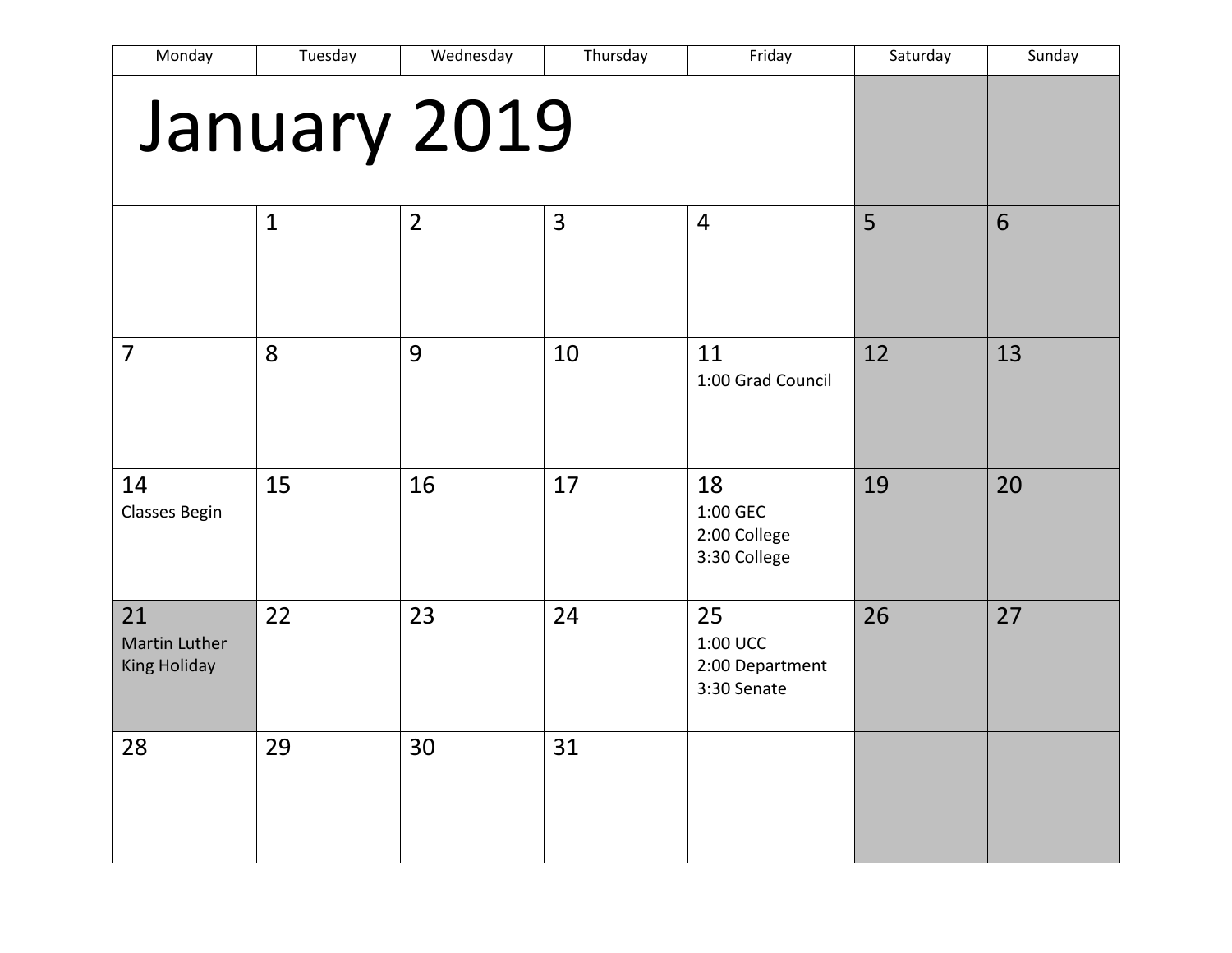| Monday         | Tuesday | Wednesday     | Thursday       | Friday                                                                                       | Saturday       | Sunday |
|----------------|---------|---------------|----------------|----------------------------------------------------------------------------------------------|----------------|--------|
|                |         | February 2019 |                |                                                                                              |                |        |
|                |         |               |                | $\mathbf{1}$<br>2:00 Senate Comm<br>3:30 ECUS/SCC                                            | $\overline{2}$ | 3      |
| $\overline{4}$ | 5       | 6             | $\overline{7}$ | 8<br>1:00 Grad Council<br>2:00 State of the<br><b>University Address</b><br>Campus Reception | 9              | 10     |
| 11             | 12      | 13            | 14             | 15<br>1:00 GEC<br>2:00 Senate<br>3:30 Service<br>Recognition<br>Ceremony                     | 16             | 17     |
| 18             | 19      | 20            | 21             | 22<br>1:00 UCC<br>2:00 Department<br>3:30 College                                            | 23             | 24     |
| 25             | 26      | 27            | 28             |                                                                                              |                |        |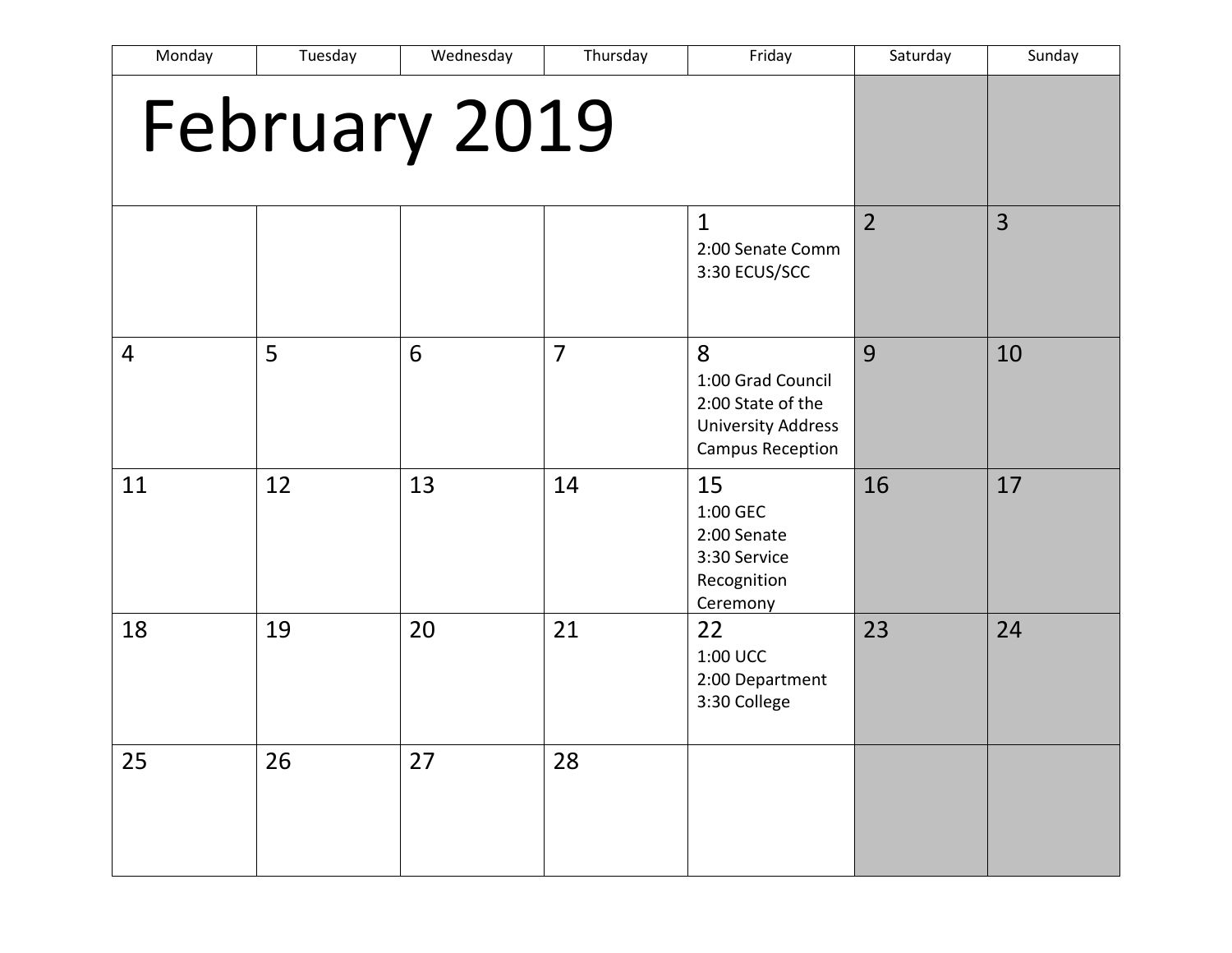| Monday                    | Tuesday                   | Wednesday                 | Thursday                  | Friday                                                 | Saturday       | Sunday |
|---------------------------|---------------------------|---------------------------|---------------------------|--------------------------------------------------------|----------------|--------|
| <b>March 2019</b>         |                           |                           |                           |                                                        |                |        |
|                           |                           |                           |                           | $\mathbf{1}$<br>2:00 Senate Comm<br>3:30 ECUS/SCC      | $\overline{2}$ | 3      |
| $\overline{4}$            | 5                         | 6                         | $\overline{7}$            | 8<br>1:00 Grad Council<br>2:00 College<br>3:30 College | 9              | 10     |
| 11                        | 12                        | 13                        | 14                        | 15<br>1:00 GEC<br>2:00 Department<br>3:30 Senate       | 16             | 17     |
| 18<br><b>Spring Break</b> | 19<br><b>Spring Break</b> | 20<br><b>Spring Break</b> | 21<br><b>Spring Break</b> | 22<br><b>Spring Break</b>                              | 23             | 24     |
| 25                        | 26                        | 27                        | 28                        | 29<br>1:00 UCC<br>2:00 Senate Comm<br>3:30 ECUS/SCC    | 30             | 31     |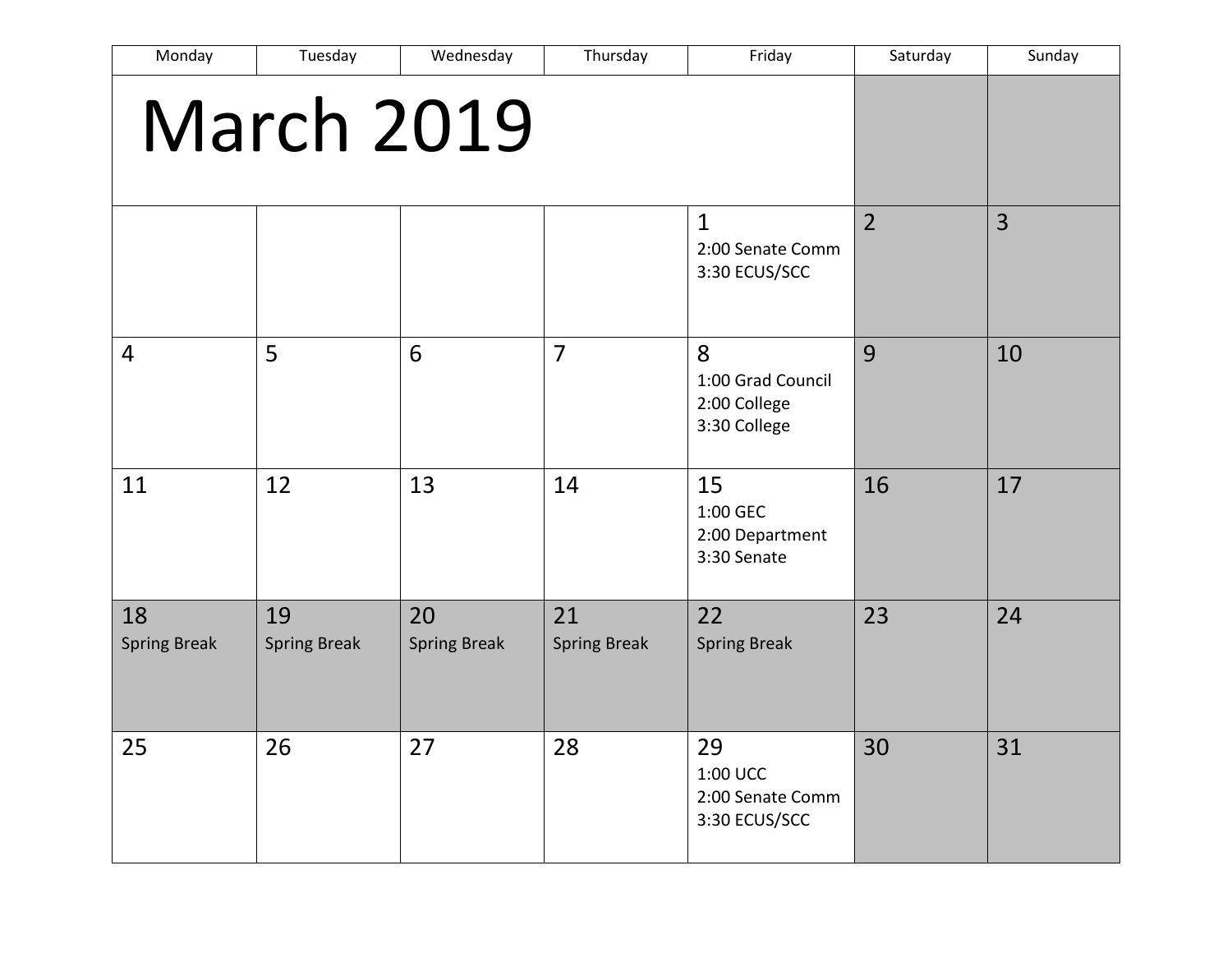| Monday       | Tuesday           | Wednesday | Thursday       | Friday                                                                                      | Saturday | Sunday         |
|--------------|-------------------|-----------|----------------|---------------------------------------------------------------------------------------------|----------|----------------|
|              | <b>April 2019</b> |           |                |                                                                                             |          |                |
| $\mathbf{1}$ | $\overline{2}$    | 3         | $\overline{4}$ | 5<br>2:00 College<br>3:30 College                                                           | 6        | $\overline{7}$ |
| 8            | 9                 | 10        | 11             | 12<br>1:00 Grad Council<br>2:00 Department<br>3:30 PD/Other                                 | 13       | 14             |
| 15           | 16                | 17        | 18             | 19<br>9:00-10:30 Celebration of<br>Excellence<br>1:00 GEC<br>2:00 Senate<br>3:30 Org Senate | 20       | 21             |
| 22           | 23                | 24        | 25             | 26<br>1:00 UCC<br>2:00 Org SenComm<br>3:30 PD/Other                                         | 27       | 28             |
| 29           | 30                |           |                |                                                                                             |          |                |